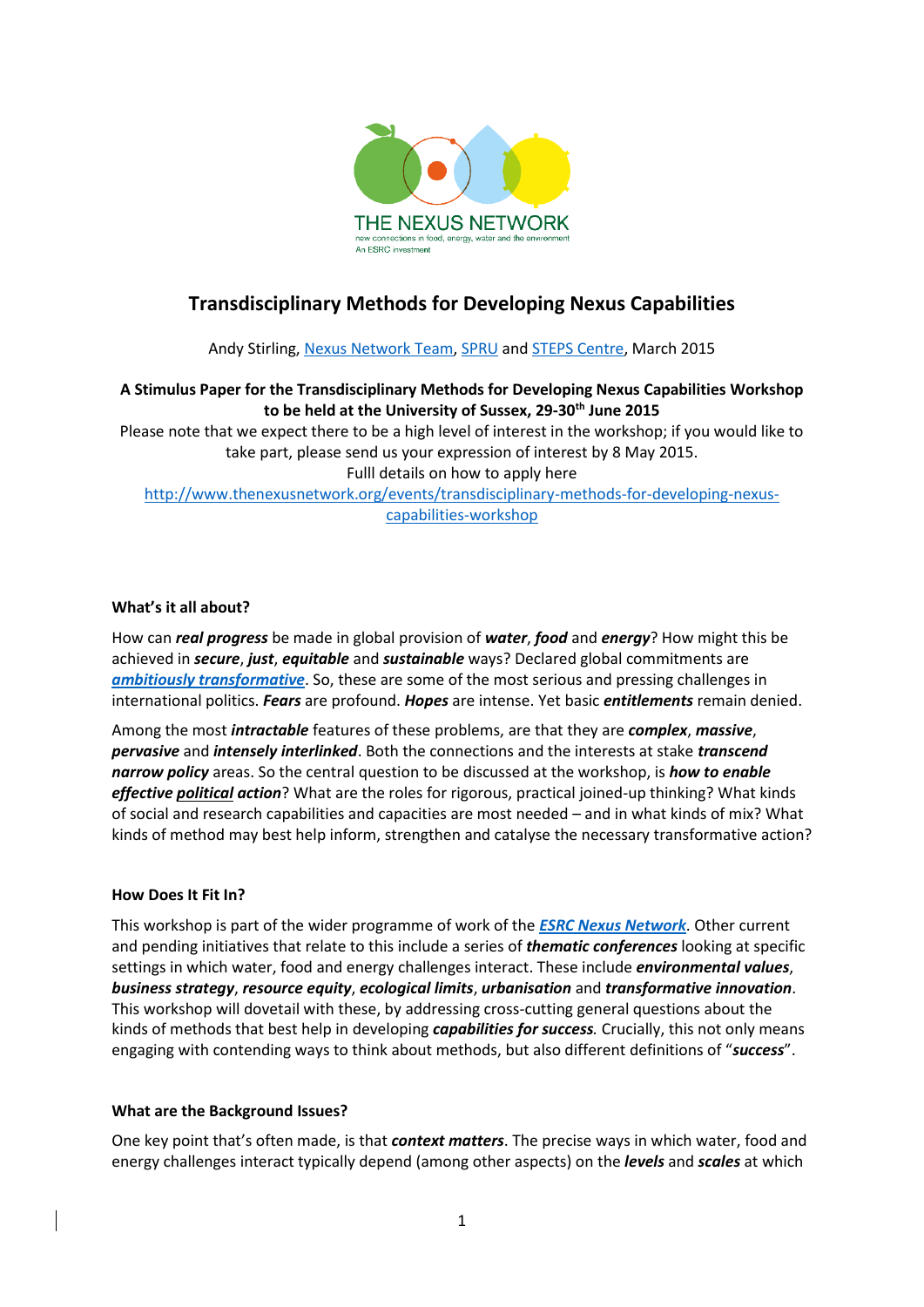they are addressed. Especially important, are the geographical *settings* and social *perspectives* in which they are viewed. Despite the usual prefix 'the', *there's not one "Nexus", but many*.

Another general issue is *complexity*. Nexus interactions involve many different kinds of processes and relations, typically changing in *highly dynamic* ways. This means that consequences of different interventions are typically *nonlinear* – not only *unpredictable* but often profoundly *surprising* in ways that defy conventional statistical forecasting, optimising calculations and aggregating models.

The dilemmas are therefore often more about '*uncertainty*' and '*ignorance*', than the relatively simple puzzles of probabilistic '*risk*'. This in turn means that there is always a *diversity* of possible strategic, technology and policy solutions in play. Rigorous evidence and analysis will always be able to rule out some possible responses as just plain '*bad ideas*', no matter how they are looked at. But it is typically *ambiguous* exactly which technologies, policies or strategies offer the 'best' responses – even in a very specific setting. So each of many different Nexus contexts can be viewed in a number of sometimes *radically different,* but *equally valid* ways.

In practice, what this requires is the straightforward human capacity of *reflexivity* – the ability to understand how the answers that are obtained, depend on the ways questions are asked. This is quite easily appreciated in everyday life. But it is sometimes less readily conceded in academia or policy making – where *vested interests* and *disciplinary commitments* can restrict the flexibility.

As a result, what count as "solutions" are not about '*sound science*' finding '*the right answer*' through *definitive analysis*. With appropriate responses depending not only on the settings in question, but also on how both problems and solutions are viewed, the effects of power are as crucial in the conditioning of knowledge as of practice. So, perhaps the most frequently lacking capacity is the space to *interrogate power* – and its shaping effects on understandings. For instance, why are certain possible values, interests or 'solutions' prioritised for attention in the first place?

And power relations are relevant to Nexus thinking, not just in the overarching sense that differently perceived actions are backed by contending political interests. The shaping effects of power can also affect the detailed fabric of science itself – why expert policy understandings take some particular forms not others. For instance: why is *reductionism* so strongly favoured over holism? Loud calls to always reduce complexity and identify single unambiguous solutions are less about the complexities of the real world, and more about ever-present political pressures to *justify acceptance* of decisions.

#### **Where Might All this Go?**

The workshop will be open to about sixty people; with invited leading speakers from different perspectives. A priority will be placed on participants with experience developing cross-disciplinary methods. Interactions will be based on short panel interactions, with break-out groups and lots of room for discussion. A key output will be a *public report to ESRC* and other interested stakeholders. This will also offer a basis for onward critical discussion – feeding directly into various follow-on activities. So as to maximise the practical implications for skills development, training arrangements and capabilities provision, the report will focus on concrete methods and the ways to interlink them.

*It is impossible to anticipate here even the general shape of the likely outcomes.* But it is possible to sketch some of the key implications that are already widely discussed in various academic and policy debates around *'the Nexus'* – and which will doubtless feature in the deliberations. These are sketched below, simply in order to help *stimulate interest* and *provoke critical discussion*. They are not in any way intended to anticipate conclusions – if anything rather aiming to encourage criticism.

One theme might be the need radically to *broaden out* the scope of the approaches, methods, skills and training that are normally involved in addressing water energy and food challenges. For instance, appraisal (analysis and evaluation) of Nexus challenges might usefully include a wider range of policy options (including non-technological strategies), issues (including less readily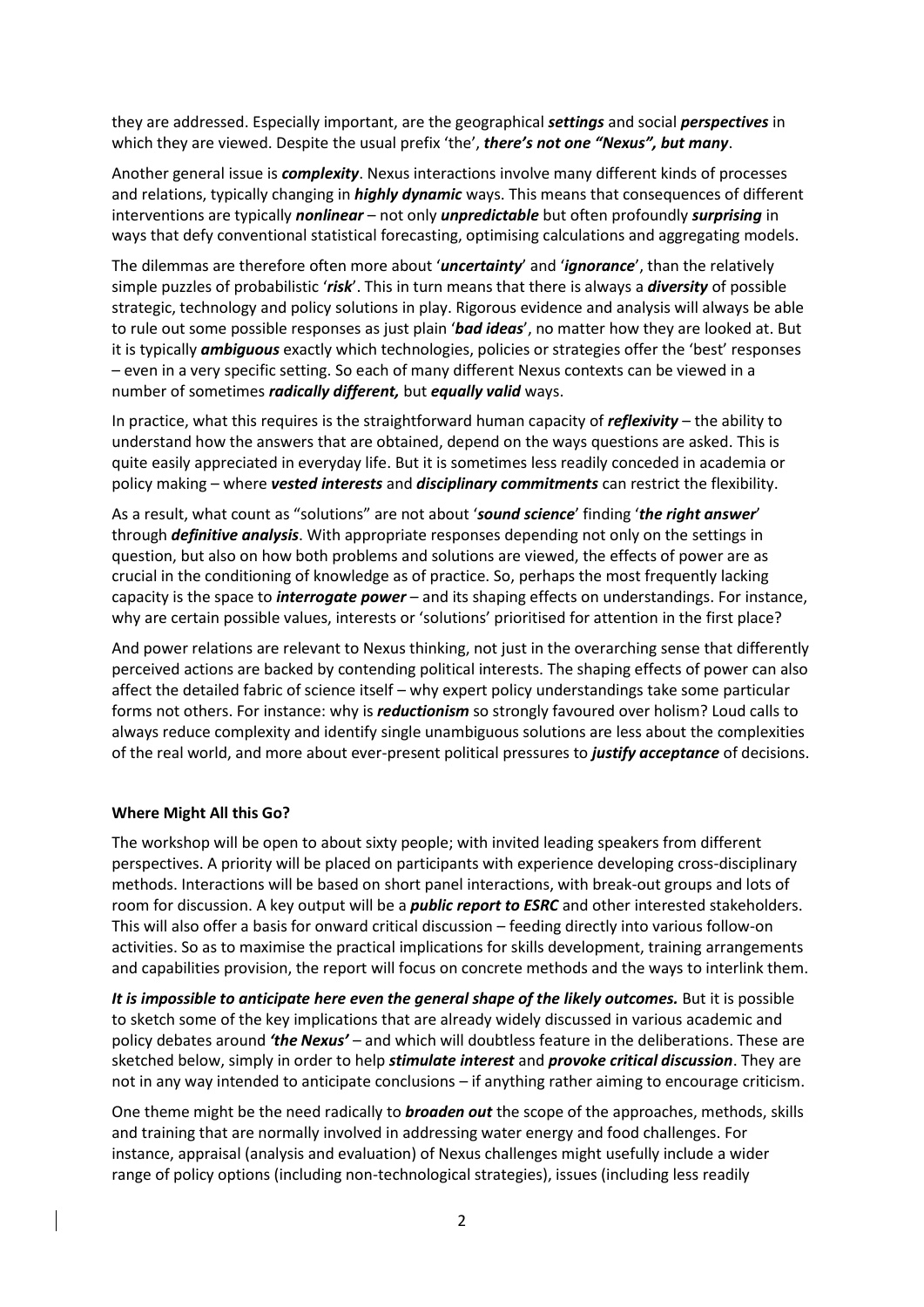quantified impacts and benefits), knowledges (including humanities and creative arts), and wider societal perspectives (including the usually-marginalised groups). Capabilities need to be developed to *bridge across disciplinary divides* and work in more *flexible* and *responsive* ways – recognizing and counteracting the *blinkers* imposed by privileged *sectors* or favoured *academic methods*.

This is not only about *multidisciplinarity* – adding together different disciplines in structured ways. Nor is it just about challenges of *interdisciplinarity* – involving more intimate and detailed syntheses of contrasting elements from different disciplinary frameworks. In addition to each of these, the most important capabilities are increasingly about encouraging *transdisciplinarity* – allowing problems to be *framed* and potential responses *defined* right from the outset in *equal partnerships* between interdisciplinary researchers and non-academic partners in *business*, *government* and *civil society*. Although such rhetoric is increasingly common, resistance remains strong both in academia and beyond. So, what all this means in practice is not only misunderstood, but often misrepresented.

This poses deep challenges for the conventional ways in which *research is organised*, *peer review* is conducted and *academic excellence* is recognised and impacts achieved. There are equally profound challenges for notions of '*usefulness*', '*user'* and *'impact'* – each demanding queries over "*according to whom*?" and "*why?*". It is typically much easier, for instance, to demonstrate 'usefulness' or 'impact', where methods are aligned with the most powerful proximate interests. Here, neutrality is sometimes more about *active critical challenge*, than about gauging locally intermediate positions.

So, deep and urgent needs are evident in many places, to transcend the usual comfortable ways to talk about (and do) research and policy. It is not enough merely to "*engage*", but to be *responsible*  and *clear* about exactly how and why – declaring (rather than ignoring or denying) normative ends.

In all this, the role of social science is not just about understanding how to *implement the findings*, of transdisciplinary research, but also about *how and why such research itself is – and should be – conducted*. Alongside crucial provision of expertise, academic disciplines also embody social and organisational interests in their own right. Notions of academic quality can therefore also often be political and contestable. So *excellence* and *relevance* are not contending values to be traded off, but *mutually shaping* and *inter-dependent*. The challenge is not just to "*join up*" thinking, but to recognise how production of '*Nexus knowledge' is shaped by – and is itself a form of – action*.

What this all means, is that being *rigorous* is more than simply complying with particular disciplinary conventions. It is about being clear – and *reflexive* – about how the picture changes depending on how it is framed. And '*evidence based policy*' is not just about *aggregating numbers* or *engineering expert agreement* – but about being more *explicit* and *accountable* about the *inherently subjective and political* (as well as technical) nature of any particular conclusions. Likewise participation is not about pushing for closure in citizen jury '*verdicts*' or *consensual* inclusive deliberation – but about *exploring more systematically* how different views yield different pictures of the same evidence.

#### **What's at Stake?**

In the end, it may be worth reflecting on the *sheer scale* of the challenges. Arguably never before has *humanity as a whole* sought to undertake *concerted deliberate action* of such ambition and scale as is now required by Nexus challenges – intentionally to transform global infrastructures for provision of water, food and energy. Here, the lessons of past emergent transformations in progress around security, equality and sustainability are worth bearing in mind: *success requires struggle*. But the social and environmental imperatives are undeniable. So Nexus responsibilities are unavoidable.

Yet there are grounds for optimism. There are precedents for political change on this kind of scale. But here (more speculatively) another message may be clear. This can be seen, for instance, in ongoing global transformations like those away from slavery, colonialism, racism, class and gender exploitation. Here, the principal drivers of change have lain initially and primarily not in formal